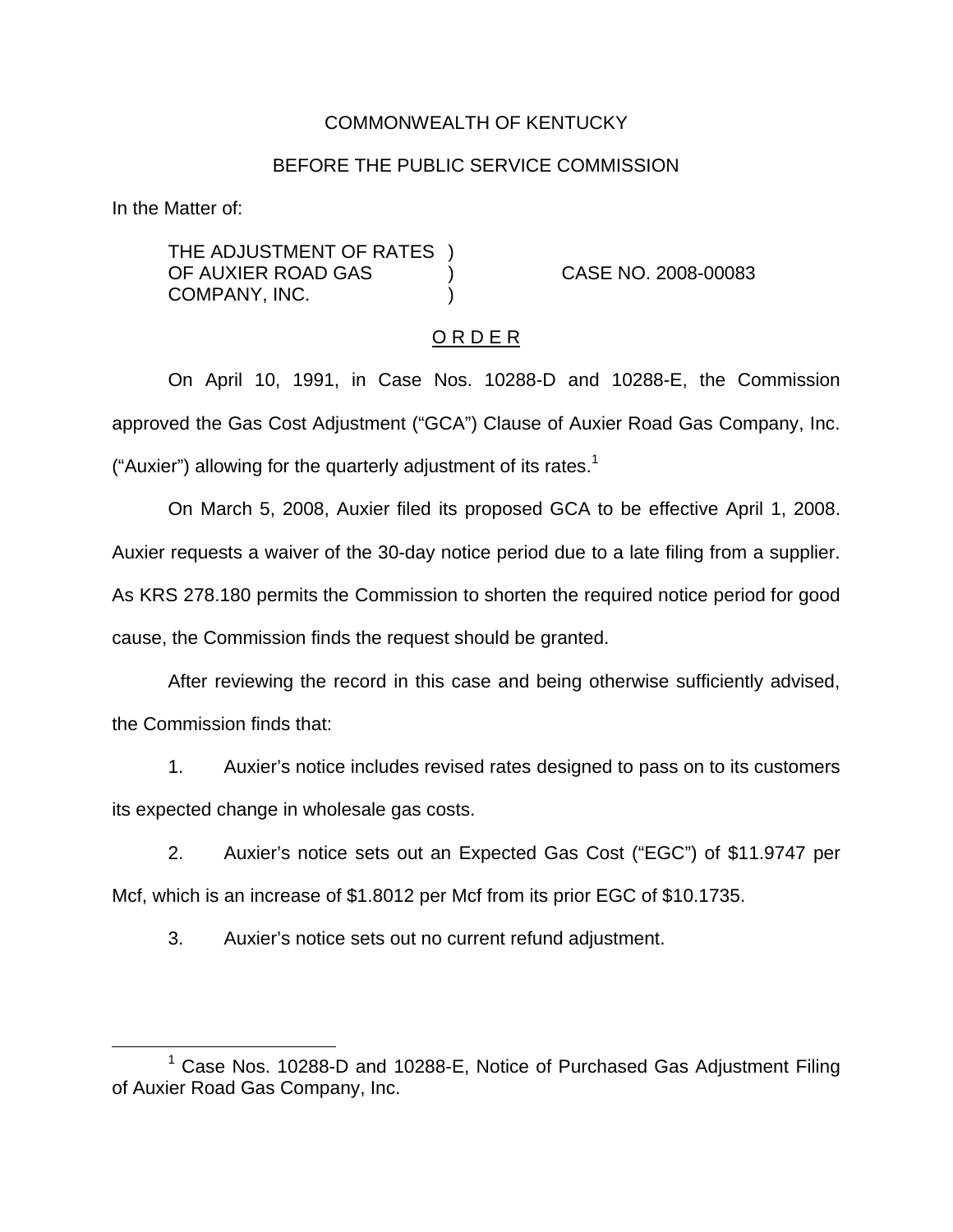4. Auxier's notice sets out a current quarter actual adjustment ("AA") of \$.1414 per Mcf. Auxier Road erroneously calculated its current quarter AA using the GCA from October, November and December 2007, rather than the EGC from those months. Correcting for this produces a current quarter AA of (\$.5483) per Mcf. Auxier's total AA is (\$1.2271) per Mcf, which is a decrease of \$.5483 per Mcf from its previous total AA.

5. Auxier's notice sets out a current quarter balance adjustment ("BA") of (\$.0014) per Mcf. Auxier's notice sets out a total BA of \$.0118 per Mcf, which is an increase of \$.0407 per Mcf from its previous total BA.

6. Auxier's gas cost recovery rate is \$10.7594 per Mcf, which is an increase of \$1.2936 per Mcf from its previous rate of \$9.4658.

7. The rates in the Appendix to this Order are fair, just and reasonable, and should be approved for billing for service rendered by Auxier on and after April 1, 2008.

IT IS THEREFORE ORDERED that:

1. Auxier's proposed rates are denied.

2. The rates in the Appendix, attached hereto and incorporated herein, are approved for billing for service rendered on and after April 1, 2008.

3. Within 20 days of the date of this Order, Auxier shall file with this Commission its revised tariff sheets setting out the rates approved herein.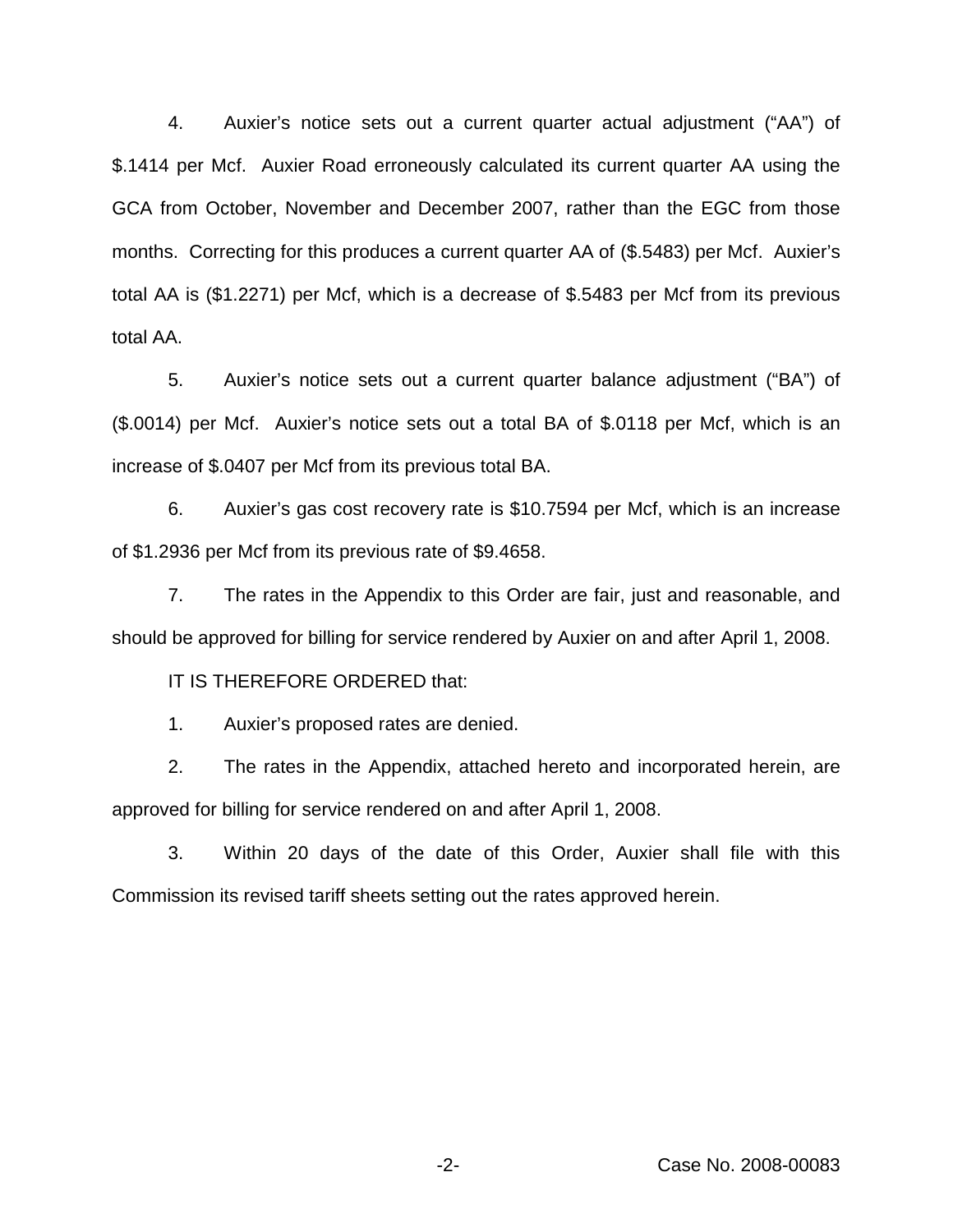Done at Frankfort, Kentucky, this 26<sup>th</sup> day of March, 2008.

By the Commission

ATTEST:

for the Executive Director